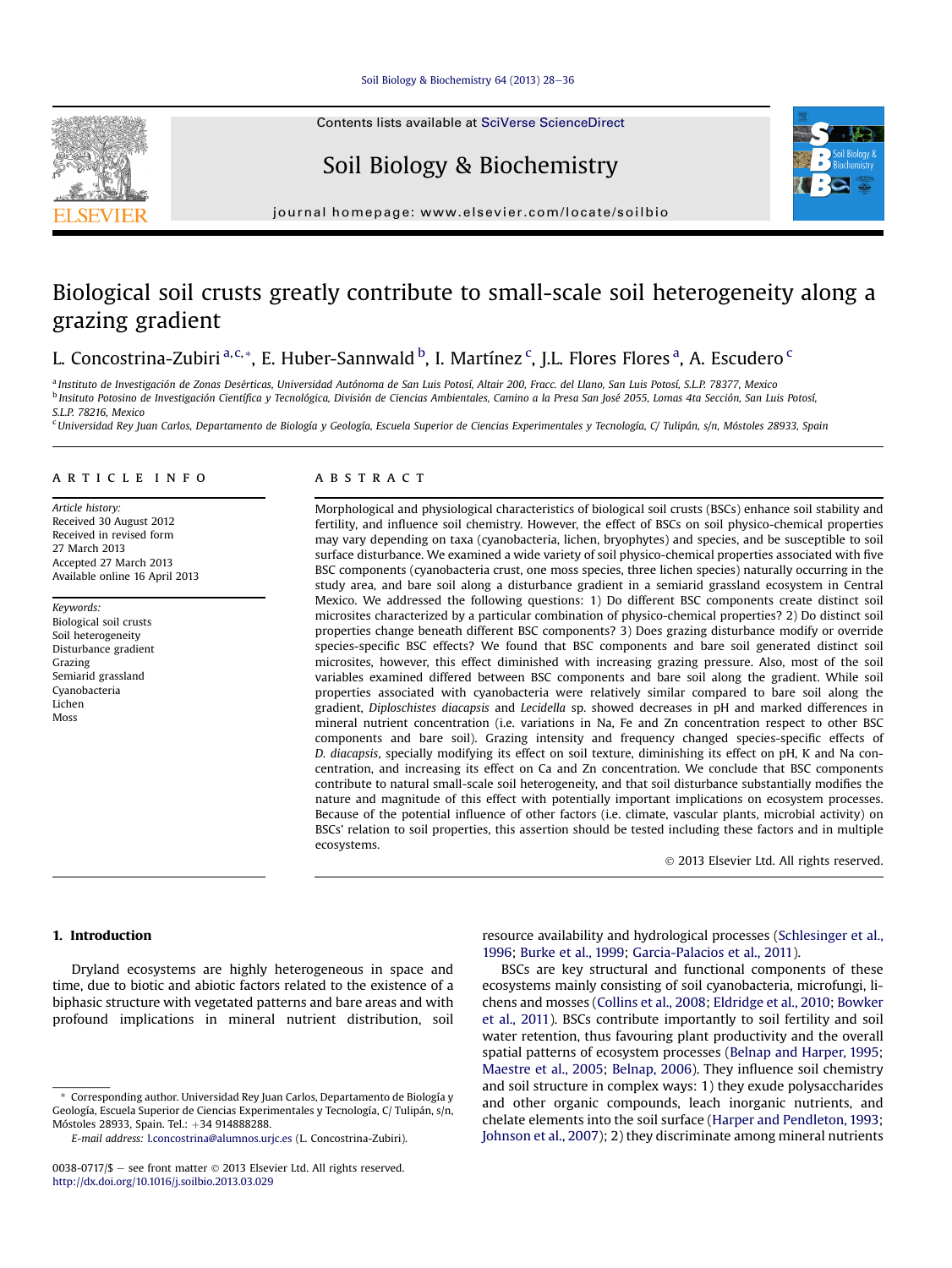during nutrient uptake ([Bowker et al., 2006](#page-8-0); [Paul et al., 2009](#page-8-0)); 3) with their cushion-forming thalli and filaments they increase soil surface roughness and trap fine dust particles including bioessential nutrients (e.g. N, P, K, Mg, Cu, Fe, Mn) ([Reynolds et al.,](#page-8-0) [2001;](#page-8-0) [Delgado-Baquerizo et al., 2010](#page-8-0)); and 4) with their dense networks of rhizines, rhizoids, hyphae, and gelatinous filaments penetrating surface soil, they increase the concentration of soil organic carbon, the formation of soil aggregates and the stabilization of a cohesive crust ([Bowker et al., 2008;](#page-8-0) [Jiménez Aguilar et al.,](#page-8-0) [2009;](#page-8-0) [Chaudhary et al., 2009](#page-8-0)). Thus, BSC participate actively in soil surface heterogeneity dynamics, not only in terms of biological diversity but in relation to changes in soil function and physicochemical properties associated with their spatial structure ([Ettema](#page-8-0) [and Wardle, 2002](#page-8-0)).

In the past, BSCs have been examined collectively as single ecosystem components [\(Maestre et al., 2005](#page-8-0)), or as relatively simple community assemblages grouped in conspicuous biological components (light and dark coloured cyanobacteria, lichen, bryophytes, liverworts). Any potential small-scale heterogeneity in surface soils caused by the presence, abundance, and differential functional trait compositions of BSC species has rarely been addressed. However, recent evidences suggest this small-scale heterogeneity may be essential for understanding how BSCs affect ecosystem processes such as their bidirectional relation with soil microbial communities and regulating function in plant interspaces ([Castillo-Monroy et al., 2011b](#page-8-0)) and their filtering effects on speciesspecific seedling emergence and early establishment of vascular plants ([Escudero et al., 2007](#page-8-0)). While soil spatio-temporal heterogeneity associated with perennial plants and its relevance in many ecosystem processes are well described for semiarid ecosystems ([Jackson and Caldwell, 1993](#page-8-0); [Ryel and Caldwell, 1998\)](#page-8-0) little is known of how different BSC organisms/species may generate or contribute to small-scale soil heterogeneity. This level of detail, however, may elucidate new important BSC species level effects on fine-scale soil physico-chemical characteristics and their potential functional role in arid and semiarid ecosystems. In contrast, "whole" BSC effects are expected to reflect a weighted average of a global functional crust effect on soil surface characteristics, whereby the resolution of small-scale spatial heterogeneity gets lost and/or remains unaccounted for. Some preliminary evidence suggests that BSC effects at the species level may be functionally more important than previously thought; some soil properties seem taxon-specific or at least related to a rough classification of BSC components, i.e. lichens, mosses and cyanobacteria ([Bowker](#page-8-0) [et al., 2006](#page-8-0); [Guo et al., 2008](#page-8-0)). If soil surface heterogeneity caused by BSC is functional and species-specific, we expect each individual of a given BSC species to contribute to a species-specific "emergent" soil microsite. We consider these microsites should be characterized by a set of specific soil physico-chemical properties including texture, organic matter, pH, electrical conductivity and soil nutrient concentration and differ for different BSC species and obviously from bare soil. Therefore, we define soil heterogeneity as the potential horizontal variation of topsoil properties associated to different BSC species and their particular functional traits.

The integrity, composition and function of BSCs are highly vulnerable to disturbance ([Belnap and Eldridge, 2003](#page-8-0); [Jimenez](#page-8-0) [Aguilar et al., 2009](#page-8-0)) and in particular to overstocking of livestock. In drylands, this is one of the main drivers of land degradation causing a decline in soil organic matter content, inorganic nitrogen and phosphate availability, erosion of fine soil particles, and soil compaction [\(Manzano et al., 2000;](#page-8-0) [Neff et al., 2005\)](#page-8-0). Intense livestock trampling has detrimental consequences on the functioning of BSC by reducing nitrogenase activity ([Belnap et al., 1994](#page-8-0)) and thus the potential of N-fixation and N input [\(Liu et al., 2009\)](#page-8-0), and by reducing soil stability provided by BSC ([Chaudhary et al., 2009\)](#page-8-0) and thus enhancing the loss of soil organic C and N through water erosion ([Barger et al., 2006](#page-7-0)). As a response to disturbance a dominance ranking of biological components has been described with mosses < crustose lichens < cyanobacteria increasing their resistance to mechanical disturbance by trampling [\(Belnap and](#page-8-0) [Eldridge, 2003;](#page-8-0) [Muscha and Hild, 2006\)](#page-8-0).

We propose the existence of a pronounced small scale heterogeneity related to the presence of different BSC species and groups (in the case of cyanobacteria), and bare soil (hereafter, both BSCs and bare soil will be referred to as Soil Surface Components, SSCs), which may be altered by the combined effect of livestock grazing and trampling. In particular, soil heterogeneity has traditionally been assessed at the plant-interplant scale. However, interplant spaces constitute a potential habitat for BSCs, which may contribute to the fundamental inherent natural heterogeneity of dryland ecosystems at a smaller yet unexplored spatial scale.

More specifically, we hypothesise that along a grazing gradient, where livestock impact increases, soil surface heterogeneity associated with different SSCs would be modified. This implies that livestock will alter this sharp small-scale soil heterogeneity by differentially affecting each biological SSC (species-specific vulnerability to trampling impact). To our knowledge potential species-specific effects of BSC organisms and the effect of grazing on a wide variety of soil physico-chemical properties linked to BSCs at such small scale have not been assessed yet, however are fundamental to increase our understanding on dryland ecosystem structure and functioning. Hence, the main goal of this study was to test our hypothesis by responding to the following questions: 1) Do different SSCs with high abundance and relative high soil cover create distinct soil microsites characterized by a particular combination of physical and chemical properties? 2) Do single soil properties change under different SSCs? 3) Does Diploschistes diacapsis (Ach.) Lumbsch (a soil lichen species present in all sites along the grazing gradient) exert specific effects on soil properties or does grazing intensity override these? To address these questions, we examined a wide variety of soil physico-chemical properties associated with three soil lichen species, one moss species, a cyanobacteria dominated crust and bare soil along a disturbance gradient in drylands of central Mexico.

#### 2. Materials and methods

#### 2.1. Study site

The study area is located in the physiographic subprovince Llanos de Ojuelos (21° 49' N, 101° 37' W, 2200 m a.s.l.), Jalisco (Mexico) at the southernmost tip of the North American graminetum [\(Aguado-Santacruz and García-Moya, 1998](#page-7-0)). The climate is semiarid with mean annual precipitation of 450 mm, and annual mean temperature of  $17-18$  °C. The main rainfall season occurs between June and September. Topography is characterized by valleys and gentle rolling hills formed by rhyolitic rocks. Haplic xerosols characterized by sandy-loam texture is the dominant soil type [\(Aguado, 1993\)](#page-7-0). Soils are shallow  $(0.3-0.5 \text{ m})$  with a calcareous caliche layer at 0.5 m depth. The vegetation is a native shortgrass steppe with Bouteloua gracilis H.B.K. Lag ex Steud as the keystone species and with Bouteloua scorpioides Lag, Bouteloua hirsuta Lag, Aristida divaricata Humb. y Bompl. ex Willd. and Muhlenbergia rigida (Kunth) Trin. as additional grass species ([Aguado, 1993](#page-7-0)).

Historically the main land use type of the region has been extensive livestock production. Four habitat types linked to different intensities of livestock grazing are easily identifiable in the study area [\(Table 1](#page-2-0)): 1) long-term (27 years) grazing exclosure (1 ha) within a heavily grazed pasture (see 4), 2) moderate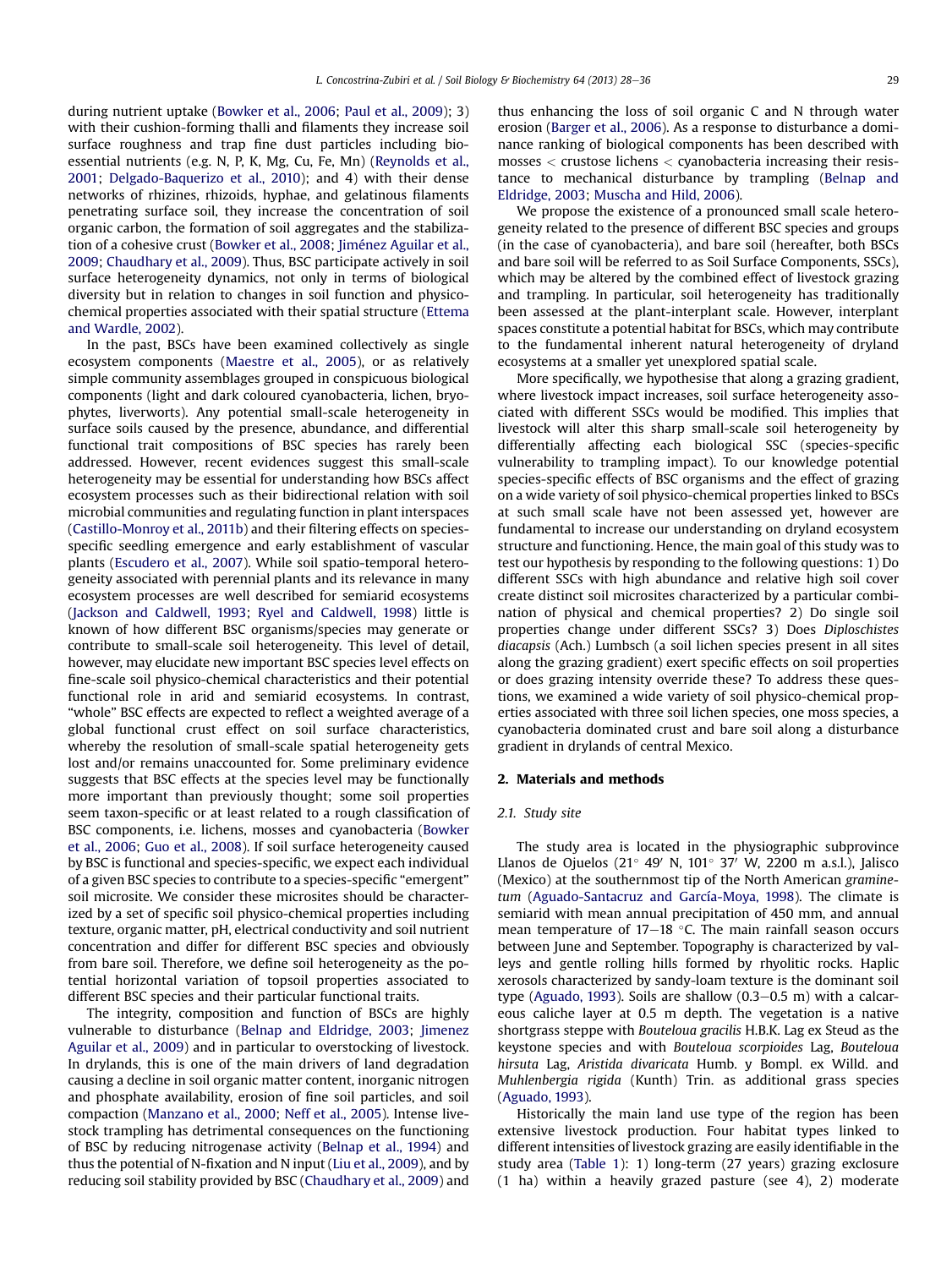<span id="page-2-0"></span>

| ٧ |  |
|---|--|
|   |  |

Vegetation characteristics of study sites along the grazing gradient and soil surface components (SSCs) sampled at each site.

| Site                                                 | Soil surface components sampled                                                                | Dominant vascular species                                    | Plant<br>cover (%) | Above ground productivity<br>(kg dry matter/ha) |
|------------------------------------------------------|------------------------------------------------------------------------------------------------|--------------------------------------------------------------|--------------------|-------------------------------------------------|
| Long-term grazing exclosure<br>(Exclusion site, EX)  | Cyanobacteria crust, Bryum argenteum,<br>Diploschistes diacapsis, bare soil                    | Bouteloua gracilis                                           | $35 - 40$          | $800 - 1200$                                    |
| Moderate continuous grazing<br>(Low impact site, LI) | Cyanobacteria crust, Diploschistes diacapsis,<br>Lecidella sp., bare soil                      | Bouteloua gracilis, Muhlenbergia<br>rigida                   | $25 - 30$          | 1200                                            |
| Heavy seasonal grazing<br>(Medium impact site, MI)   | Cyanobacteria crust, Acarospora socialis,<br>Diploschistes diacapsis, Lecidella sp., bare soil | Bouteloua gracilis                                           | $15 - 20$          | 350                                             |
| Heavy continuous grazing<br>(High impact site, HI)   | Cyanobacteria crust, Acarospora socialis,<br>Diploschistes diacapsis, bare soil                | Bouteloua gracilis, Isocoma veneta,<br>Asphodelus fistulosus | $5 - 10$           | $240 - 440$                                     |

continuous grazing (observed stocking rate  $8-10$  ha/animal unit (AU) per year) for over 200 years on private land; 3) heavy seasonal grazing during and after the main rainy season (observed stocking rate  $2-4$  ha/AU $\cdot$ y) for more than 80 years on communal land (ejido); and 4) heavy continuous grazing all year around (observed stocking rate  $\langle 1 \text{ ha}/\text{AU}\cdot \text{v} \rangle$  for more than 80 years on communal land (ejido) ([Aguado-Santacruz and García-Moya, 1998](#page-7-0)). Of the three sites, only the moderately grazed site had the recommended stocking rate for the region ([COTECOCA, 1979\)](#page-8-0). In terms of grazing impact (level of disturbance) and considering grazing intensity and frequency, we will refer to these sites hereafter, as exclusion site with no grazing (EX), low impact site (LI) with moderate continuous grazing; medium impact site (MI) with heavy seasonal grazing; and high impact site (HI) with heavy continuous grazing. The three grazing land use types are widely distributed in the region and accommodate a wide variety of BSC communities. The four sites were located no more than 2000 m apart with similar physiographic (altitude, slope, orientation), climate and topographic characteristics in order to minimize bias due to impossibility for site replication.

#### 2.2. Soil sampling design

We examined soil physico-chemical properties under five different biological SSCs naturally found in the study area: one moss species, Bryum argenteum Hedw., three lichen species: two species with continuous crustose thalli (D. diacapsis and Lecidella sp.) and one with squamulose semicontinuous thalli (Acarospora socialis H. Magn.), and a conspicuous dark cyanobacteria-dominated crust where species were not identifiable in the field (the only aggregate SSC) (Table 1). Since the main objective of this study was to examine small-scale soil heterogeneity associated with BSCs (biological SSCs), we selected only species with high abundance and with a minimum surface area of 3.3 cm  $\times$  3.3 cm to assure that soil properties were well developed and related to each biological SSC. Cyanobacteria crust and D. diacapsis occurred abundantly in all sites, B. argenteum was abundant only in EX, A. socialis only in MI and HI, and Lecidella sp. in LI and MI (Table 1). In each site, we collected five composite samples within a 1 ha area to account for inherent site variability. Each composite sample consisted of 10 subsamples extracted from beneath 10 sites covered by each biological SSC. To collect each subsample, we first marked a 3.3  $\times$  3.3 cm area by inserting a spatula  $1-2$  mm into the soil and then by carefully removing the immediate surface of the biological SSC. Then we excavated a 3.3  $\times$  3.3  $\times$  1 cm deep soil cube after having carefully removed the soil surrounding the cube. Each subsample was randomly collected in well-developed BSCs within each site. Also, we randomly collected samples (3.3 cm  $\times$  3.3 cm  $\times$  1 cm) of soil visually devoid of BSC as controls, without removing any surface crust. We are aware of potential presence of BSC in these areas; however, for practical reasons we will refer to them as "bare soil". At each site, we kept a constant minimum distance between SSC samples and grass tussocks to avoid potential interfering effects from neighbouring grass roots. All samples were stored in coolers for transportation. In the laboratory of Environmental Sciences of the Instituto Potosino de Investigación Científica y Tecnológica, San Luis Potosi, Mexico, samples were air-dried prior to analysis.

Soil sampling was done after the rainy season in November 2009. We chose this sampling time to assure BSC components had been active for several weeks and to find a potentially strong crusttype-specific "signal" in soil properties associated with different SSCs. We sampled only once, as our studied soil properties are mostly slowly changing variables considering ecosystem dynamics, in that they have long turnover times [\(Carpenter and Turner, 2000](#page-8-0); [Reynolds et al., 2007](#page-8-0)).

## 2.3. Soil analyses

Composite soil samples were passed through a 2-mm mesh sieve to remove roots and rocks. For soil texture analysis (sand, silt and clay), aliquots of 20 g of each soil sample were sent to the Soil Analysis Laboratory of the Colegio de Postgraduados en Texcoco, Mexico. Soil chemical analyses were conducted in the Laboratory of Ecology and Global Environmental Change and Laboratorio Nacional de Biotecnología Agrícola, Médica y Ambiental (LANBAMA) of the Instituto Potosino de Investigación Científica y Tecnológica, San Luis Potosi, Mexico. Concentration of soil organic matter (OM) was determined with the calcination method (600  $\degree$ C, 2 h) ([Storer,](#page-8-0) [1984](#page-8-0)). Soil pH and electrical conductivity (EC) were determined by dissolving 10 g of soil in 10 ml of distilled water. Soil samples were analysed for organic C after incubating soils with HCl for 12 h to remove soil carbonates ([Midwood and Boutton, 1998](#page-8-0)) and total N using the ECS 4010 CHNSO elemental analyzer (COSTECH). Extractable P was analysed with the Bray and Kurtz method using 0.03 N NH4F and 0.025 N HCl as extractable solution [\(Olsen and](#page-8-0) [Sommers, 1982\)](#page-8-0). Extractable calcium, potassium, magnesium, and sodium (Ca<sup>2+</sup>, K<sup>+</sup>, Mg<sup>2+</sup> and Na<sup>+</sup>) were determined by using 1 N  $CH<sub>3</sub>COONH<sub>4</sub>$  solution, and extractable copper, iron, manganese, and zinc (Cu<sup>2+</sup>, Fe<sup>2+</sup>, Mn<sup>2+</sup>, and Zn<sup>2+</sup>) were determined by using 0.005 M DTPA solution with ICP-Mass Spectrometry (modified from [Chapman, 1965;](#page-8-0) [Liu and Evett, 1990](#page-8-0)).

## 2.4. Statistical analyses

To evaluate the effect of grazing regime on soil physico-chemical heterogeneity related to different SSCs, we considered grazing impact as a fixed factor consisting of a multinomial of four levels (Exclusion, Low, Medium, and High Impact sites), in which SSCs were nested as a second fixed factor. Soil texture <2 mm (sand, silt and clay fraction), soil OM, pH, and EC, organic C, total N, P, four macronutrients (Ca, K, Mg, Na), and four micronutrients (Cu, Fe, Mn and Zn) were the response variables.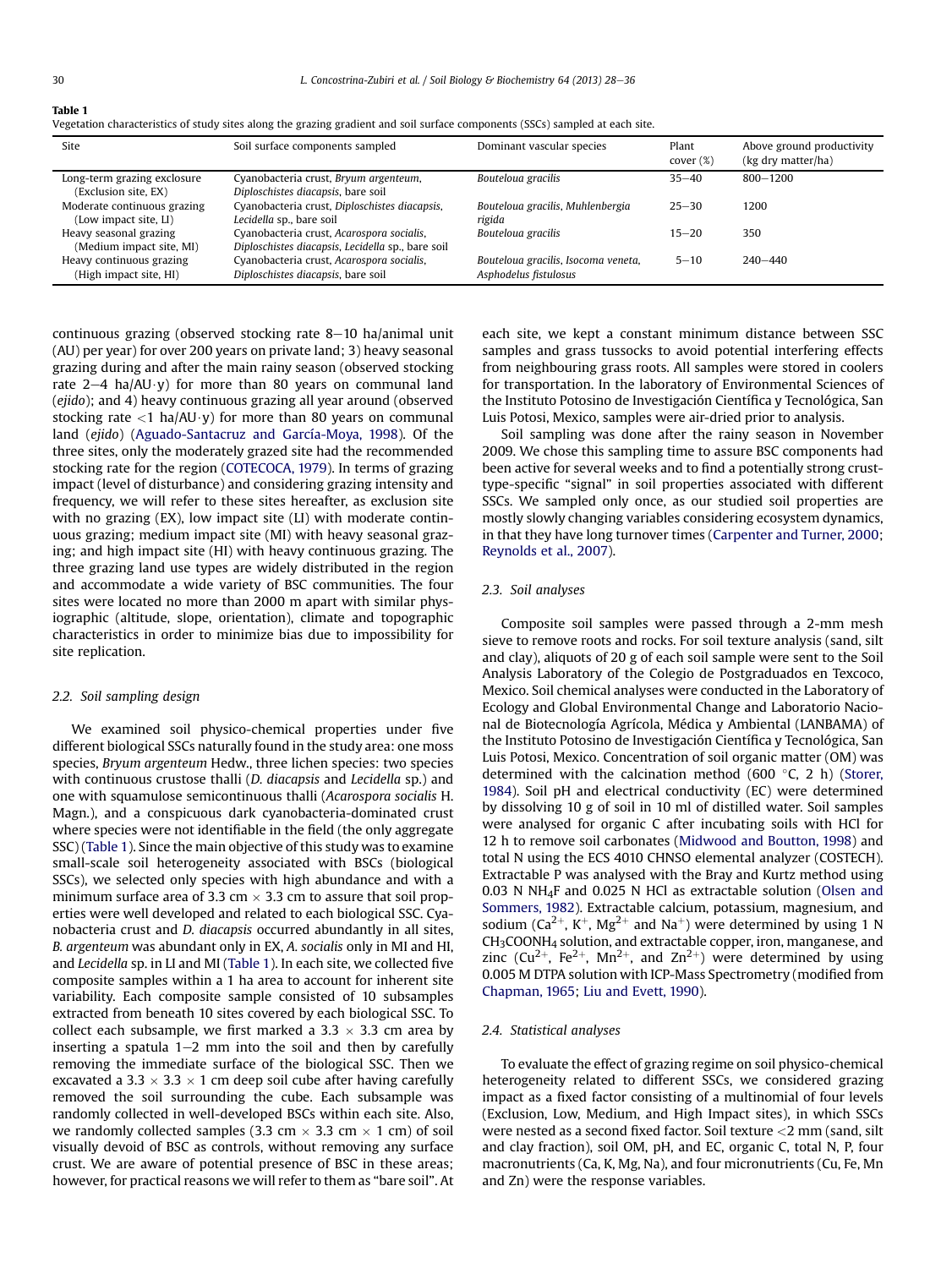To examine if SSCs form distinct "emerging" soil microsites characterized by a particular combination of soil physico-chemical properties and thus contributed to soil heterogeneity, we conducted a non-metric multidimensional scaling (NMDS) ordination with SSC specific soil property values. To test SSC effects on soil property combinations, we conducted a two-factor permutational multivariate analysis of variance (PERMANOVA) with the factor SSC nested within the factor grazing impact (four levels) as fixed factors  $(N = 85)$ . To detect differences between levels of grazing impact for SSC specific soil property combinations, we conducted pairwise PERMANOVA tests. PERMANOVA was run using Euclidean distance calculated from standardised (by total) soil property data, due to the very large relative scale of values, and based on unrestricted permutation of raw data (9999 permutations), because of a small sample size ( $n = 5$  per species cover and site). All multivariate analyses were performed with PRIMER v.6 ([Clarke and Gorley,](#page-8-0) [2006\)](#page-8-0).

To examine site/grazing-specific soil physico-chemical properties associated with specific SSCs, we conducted four separate analyses of variance (ANOVAs) for the EX, LI, MI and HI sites, with SSC as fixed factor (four or five levels, Table 2) and five replicates  $(N = 20$  or 25). To compare individual soil chemical and physical properties associated with different SSC within these sites, we used Bonferroni's multiple comparison test. To examine, whether SSC effects/responses are fixed ("emerging") for a particular SSC (D. diacapsis, occurring in all four sites along the gradient) independently of grazing impact, or whether grazing modifies SSC effect/response pattern, we calculated the Relative Interaction Intensity (RII) index [\(Armas et al., 2004](#page-7-0)) for D. diacapsis and conducted 14 separate analyses of variance (ANOVAs) for each soil property with site as fixed factor (four levels) ( $N = 20$ ). RII was computed as  $(Sdd - Sbs)/(Sdd + Sbs)$ ; where Sdd and Sbs are the values of a given soil variable under D. diacapsis and in bare soil, respectively. The RII values range from  $-1$  to  $+1$ : a value of zero indicates no effects/response of D. diacapsis on the variable being measured. Positive values indicate positive effects/response of D. diacapsis on such variable, and negative values the opposite. To compare potential differences of RII among sites, we applied Bonferroni's multiple comparisons test. The ANOVAs and multiple comparison tests were performed with SAS v9 [\(SAS Institute Inc.,](#page-8-0) [2009\)](#page-8-0).

### 3. Results

## 3.1. Soil properties associated with different SSCs

NMDS ordination (Stress  $= 0.03$ , [Fig. 1\)](#page-4-0) of soil microsites associated with SSCs discriminated among sites along the grazing gradient ([Fig. 1\)](#page-4-0). Soil samples of different SSC separated clearly in EX and LI, while they appeared much more similar in MI and HI, since they partially overlapped ([Fig. 1](#page-4-0)). D. diacapsis microsites grouped together independently of grazing impact level.

PERMANOVA results showed that grazing impact (factor site) and SSCs had a significant effect on soil properties (Table 2). In EX

#### Table 2

Results of PERMANOVA on Euclidean distances for soil property combinations of different soil surface components (SSCs) considering four different sites (Exclusion, Low, Medium, and High impact) along the grazing gradient.

| Source     | df | Mean square | Pseudo-F | P-value | CV(%) |
|------------|----|-------------|----------|---------|-------|
| Site       | 3  | 3119.80     | 132.82   | 0.0001  | 12.09 |
| SSC (Site) | 13 | 782.01      | 33.29    | 0.0001  | 12.32 |
| Residual   | 68 | 23.49       |          |         | 4.85  |
| Total      | 84 |             |          |         |       |

Significant P-values  $(<0.05$ ) are in bold.

and LI, soil properties were different among all SSCs [\(Table 3\)](#page-4-0). In MI, soil properties were similar for all SSCs [\(Table 3\)](#page-4-0). In HI, they were different between bare soil and A. socialis, and also for D. diacapsis compared with all SSCs ([Table 3](#page-4-0)).

## 3.2. Changes in soil properties associated with SSCs

We found that SSCs had a significant effect on most soil variables (13 of 16) in all sites of the study area ([Table 4a](#page-5-0),b,c,d). However, bare soil, cyanobacteria and A. socialis showed higher similarities for most soil properties along the perturbation gradient [\(Table 4](#page-5-0)a,b,c,d). B. argenteum had lower pH, EC, Na and K concentration than bare soil and cyanobacteria crusts in the EX site [\(Table 4](#page-5-0)a). D. diacapsis had lower pH, lower Ca concentration and higher Fe concentration than all other SSCs along the gradient ([Table 4](#page-5-0)a,b,c,d). Also, D. diacapsis had lower silt and higher clay content than other SSCs in LI and HI ([Table 4](#page-5-0)b,d). Furthermore, D. diacapsis cointained higher concentrations of N, P and Cu, and lower concentrations of K, Mg and Na than other SSCs along the gradient ([Table 4](#page-5-0)a,b,c,d). Lecidella sp. had lower pH than bare soil in both LI and MI ([Table 4](#page-5-0)b, c, respectively). Also, Lecidella sp. presented lower pH, lower silt and higher clay content than bare soil and cyanobacteria, higher P concentration than bare soil and cyanobacteria, lower K and Na concentration than bare soil, and higher concentration of the latter nutrients than D. diacapsis in LI ([Table 4](#page-5-0)b).

## 3.3. D. diacapsis and bare soil along the grazing gradient

ANOVAs detected large and significant differences in the D. diacapsis effect (RII index) on all soil properties along the gradient, except for C and Mn [\(Table 5](#page-6-0)). The RII showed a negative sign for silt and a positive sign for clay in continuously grazed sites, and the opposite pattern was found in the seasonally grazed site ([Fig. 2](#page-7-0)a). Also, the RII showed a negative sign all along the gradient for pH [\(Fig. 2b](#page-7-0)) and Ca concentration [\(Fig. 2](#page-7-0)d), decreasing and increasing in magnitude with grazing impact, respectively. The RII for P changed from negative in EX to positive in grazed sites for P ([Fig. 2c](#page-7-0)), and the contrary for Mg concentration [\(Fig. 2](#page-7-0)d). Also, the RII changed from negative to positive with heavy grazing regime for EC ([Fig. 2](#page-7-0)b) and Na [\(Fig. 2d](#page-7-0)). D. diacapsis had a large and positive effect on Fe concentration all along the gradient [\(Fig. 2e](#page-7-0)). Finally, it is worth to note that the RII for Zn showed a negative sign in all sites of the gradient except in HI ([Fig. 2](#page-7-0)e), suggesting a change in D. diacapsis effect (i.e. from Zn uptake to Zn retention) on this soil property under heavy and continuous grazing.

## 4. Discussion

Our study shows that soil heterogeneity in drylands reaches far beyond the well studied patch-bare soil dichotomy and the important role of BSCs to contribute to such soil heterogeneity in semiarid grassland ecosystems in Central Mexico. In general, biological SSCs increased small-scale soil heterogeneity by modifying numerous soil properties, mostly related to macro and micronutrients and thereby creating distinct soil microsites. Depending on BSC identity and disturbance regime, these changes differed in nature and magnitude. The heterogeneity associated with BSCs was apparent in all sites along the grazing gradient; although our results also showed a notorious decrease in  $BSC -$  induced soil heterogeneity with increasing grazing impact. These findings confirm first the value of BSCs in soil functional aspects in dryland ecosystems ([Harper and Belnap, 2001;](#page-8-0) [Maestre et al., 2011\)](#page-8-0) and, on the other hand, the importance of species-specific BSC effects on soil fertility and soil nutrient availability. They also confirm our working idea that the species level diversity of BSCs have been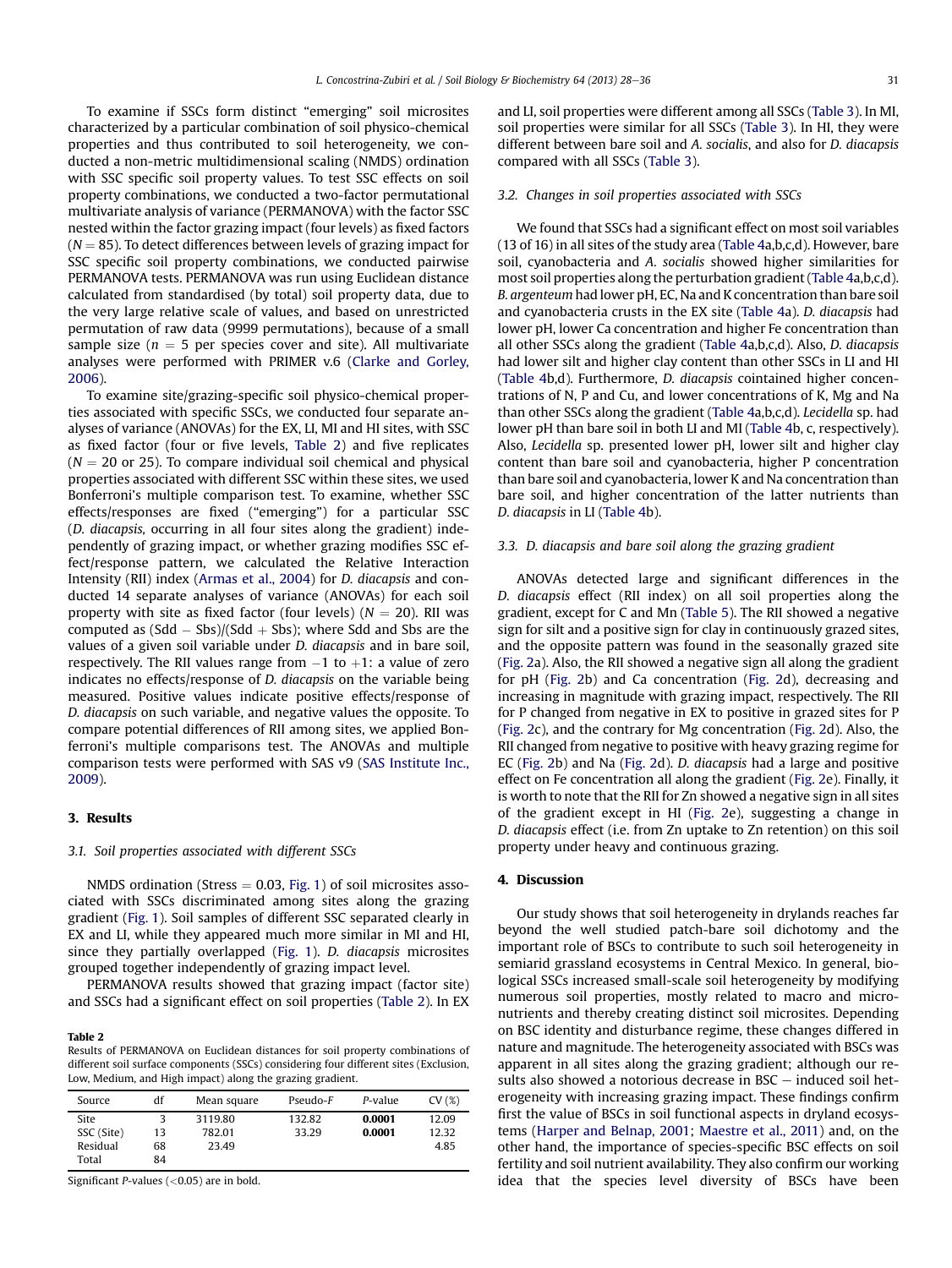<span id="page-4-0"></span>

Fig. 1. Two factor non-metric MDS plot (2D configuration) of SSCs along the disturbance gradient. EX, exclusion site; LI, low impact site; MI, medium impact site; HI, high impact site. Each point represents a composite sample ( $N = 85$ ).

underestimated, especially their effects on dryland ecosystem function. Also, they reveal that overgrazing threatens ecosystem integrity by reducing soil heterogeneity associated to BSCs in drylands. These interactive relations are currently discussed also for vascular plants [\(Suding and Hobbs, 2009\)](#page-8-0) in a functional group context.

## 4.1. BSCs formed "emerging" microsites

As expected, soil covered by different biological SSCs was characterized by a combination of particular properties such as soil texture, acidity, and mineral nutrient concentrations. Vascular plants have been considered soil microsites in dryland ecosystems, since they modify soil moisture and mineral nutrient distribution and availability in their vicinity ([Schlesinger et al., 1996](#page-8-0); [Puigdefabregas, 2005](#page-8-0)), and thus contribute to soil heterogeneity in these ecosystems. However, we found that biological SSCs also acted as distinct soil microsites for soil texture, chemical properties and mineral nutrient concentration. In previous studies, soil heterogeneity associated to BSC components included a wide variety of soil properties in terms of favourable physico-chemical microsites relevant for vascular plants ([Garcia-Palacios et al., 2011](#page-8-0); [Escudero](#page-8-0) [et al., 2007](#page-8-0)) and other communities of soil organisms [\(Ettema](#page-8-0)

#### Table 3

Results of pairwise PERMANOVA tests for soil property combinations comparing pairs of soil surface components (SSCs) for each site (Exclusion, Low, Medium, and High impact) along the grazing gradient. Significant  $P$ -values (<0.05) are in bold.

| SSCs                            | Exclusion | Low<br>impact | Medium<br>impact | High<br>impact |
|---------------------------------|-----------|---------------|------------------|----------------|
| Bare soil vs. Bryum argenteum   | 0.0077    |               |                  |                |
| Bare soil vs. cyanobacteria     | 0.0085    | 0.0098        | 0.0145           | 0.0935         |
| Bare soil vs. D. diacapsis      | 0.0079    | 0.0081        | 0.0254           | 0.0082         |
| Bare soil vs. A. socialis       |           |               | 0.0241           | 0.0102         |
| Bare soil vs. Lecidella sp.     |           | 0.0238        | 0.0162           |                |
| Cyanobacteria vs. D. diacapsis  | 0.0095    | 0.0099        | 0.0487           | 0.0074         |
| Cyanobacteria vs. Lecidella sp. |           | 0.0161        | 0.0423           |                |
| Cyanobacteria vs. A. socialis   |           |               | 0.1085           | 0.0950         |
| D. diacapsis vs. Lecidella sp.  |           | 0.0094        | 0.1170           |                |
| D. diacapsis vs. A. socialis    |           |               | 0.0776           | 0.0064         |
| Lecidella sp. vs. A. socialis   |           |               | 0.2577           |                |
| Bryum argenteum vs.             | 0.0080    |               |                  |                |
| cyanobacteria                   |           |               |                  |                |
| Bryum argenteum vs.             | 0.0101    |               |                  |                |
| D. diacapsis                    |           |               |                  |                |

[and Wardle, 2002](#page-8-0)). In turn, microbes and microfauna communities associated to BSCs ([Garcia-Pichel et al., 2003](#page-8-0); [Bamforth,](#page-7-0) [2004](#page-7-0)) may also have a potential influence on soil physico-chemical properties, since they participate in several soil ecological processes such as soil nutrient cycling or soil respiration [\(Belnap,](#page-7-0) [2003](#page-7-0)). However, recent studies suggest that most BSC effects on ecosystem functioning are more pronounced than those associated to microbial organisms [\(Castillo-Monroy et al., 2011a](#page-8-0)).

## 4.2. Soil property variation beneath different SSCs

When examining each soil property associated to specific SSCs, we found that cyanobacteria, one moss species and three lichen species contributed greatly but in a different fashion to soil heterogeneity, especially in terms of micronutrient fertility. Differences in various or single soil properties between different BSCs probably resulted from specific morphological and/or physiological characteristics of each BSC component. B. argenteum caused more acidic conditions when compared to bare soil. This did not concur in a previous study showing similar soil pH values under a moss crust compared to physical crust in a sand dune ecosystem ([Guo](#page-8-0) [et al., 2008\)](#page-8-0), which suggests this effect may be context dependent or simply a variation related to the involved mosses. Other authors have found an increase of pH values up to  $2-3$  units under cyanobacterial crusts when compared to bare soil in a desert ecosystem ([García-Pichel and Belnap, 1996](#page-8-0)), most likely related to photosynthetic activity of the crust components. Cyanobacteria crust increased Ca concentration in the exclusion site and the low grazing impact site. Polysaccharides produced by cyanobacteria increase cation exchange capacity, thus retaining and maintaining available macronutrients such as Ca, K and Mg ([Harper and Belnap,](#page-8-0) [2001\)](#page-8-0). A. socialis microsites had lower P and higher Fe concentration than bare soil. The lower P concentration may be related to phosphorus uptake by A. socialis [\(Bowker et al., 2006](#page-8-0)), while the increase in Fe concentration may be explained by the segregation of exopolymers that retain inorganic compounds near the lichen area of influence ([Harper and Belnap, 2001](#page-8-0)). D. diacapsis retained more clay particles, acidified the soil and overall increased microsite fertility with higher concentrations of P and micronutrients, especially Fe. The thick and continuous thallus of D. diacapsis protects soil surface and seems to buffer soil erosion as demonstrated in previous studies ([Lázaro et al., 2008](#page-8-0); [Chamizo et al., 2012\)](#page-8-0), thereby maintaining a higher percentage of clay fraction and thus fertility even under continuous grazing, and also enhance soil stability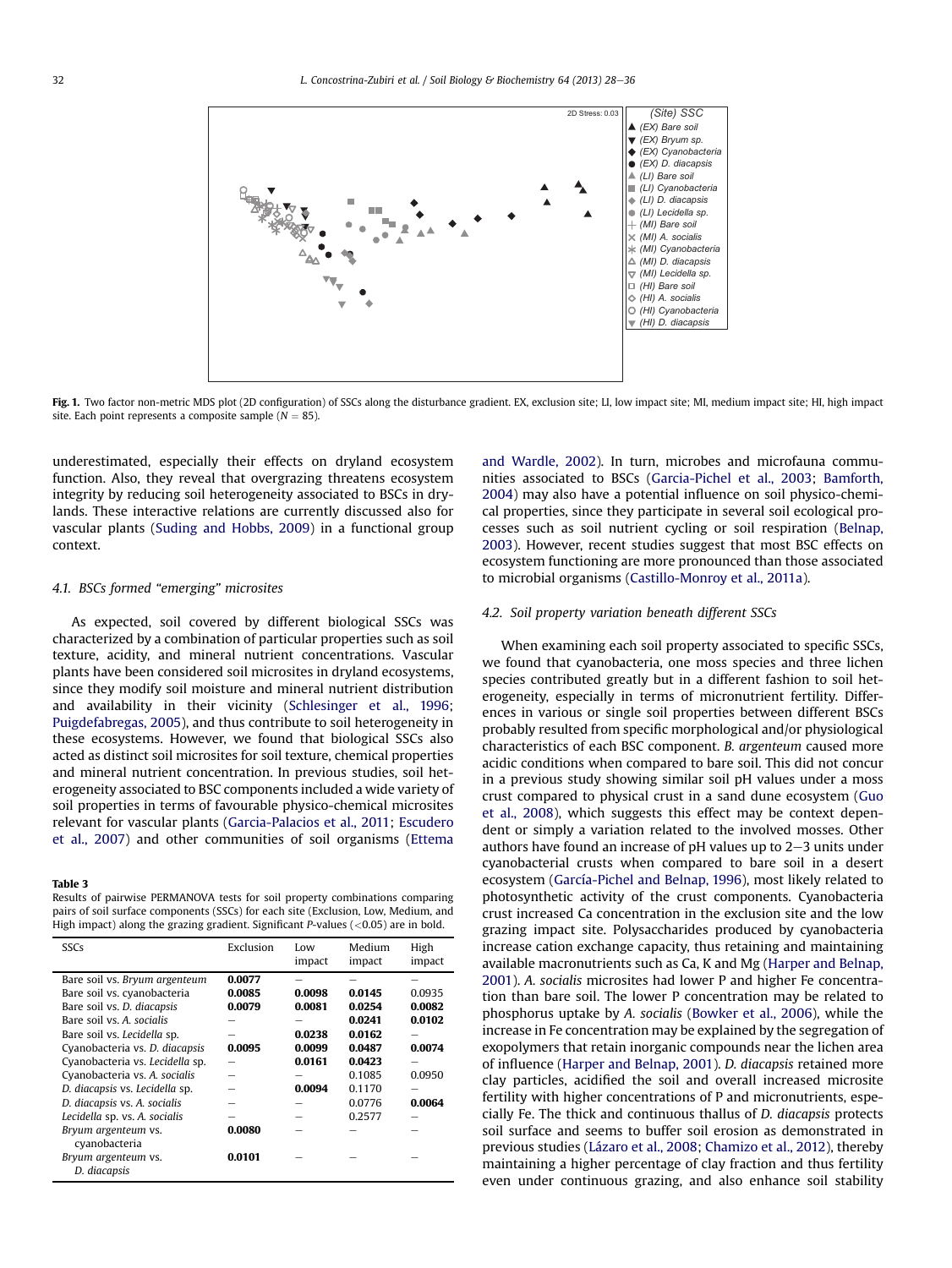## <span id="page-5-0"></span>Table 4

Results of ANOVA with soil surface components (SSCs) as fixed effect for different soil response variables (mean  $\pm$  1 SE) and multiple comparisons (Bonferroni's test) between<br>different SSCs in (a) the exclusion site (EX) level are presented in bold. Different letters within a row indicate significant differences at the  $P < 0.01$  level between different SSCs (columns). Analyses for pH, P, Na, Cu, and Zn in LI were performed on log-transformed data. Analyses for EC, C, N, Na, Fe, and Zn in MI were performed on log-transformed data. Analyses for Na and Cu in HI were performed on log-transformed data.

| (a)                       |                         |                  |                   |                    |                                          |                                            |                                          |                                          |                                          |
|---------------------------|-------------------------|------------------|-------------------|--------------------|------------------------------------------|--------------------------------------------|------------------------------------------|------------------------------------------|------------------------------------------|
| EX                        |                         |                  |                   |                    | SSC                                      |                                            |                                          |                                          |                                          |
| Response variables        | df                      | $\cal F$         |                   | P-value            | Bare soil                                |                                            | Cyanobacteria                            | D. diacapsis                             | Bryum argenteum                          |
| Sand $(\%)$<br>$Silt$ (%) | 3<br>3                  |                  | 5.97<br>1.69      | 0.0062<br>0.2095   |                                          | $40.0 \pm 1.6$ a<br>$35.4 \pm 2.6$ a       | $38.6 \pm 1.4$ ab<br>$35.4 \pm 1.3 a$    | $32.3 \pm 1.5$ b<br>$41.9 \pm 3.3 a$     | $38.3 \pm 1.0$ ab<br>36.4 $\pm$ 1.9 a    |
| Clay $(\%)$               | 3                       |                  | 0.15              | 0.9262             |                                          | $24.6 \pm 1.3$ a                           | $26.1 \pm 1.4$ a                         | $25.8 \pm 2.2 a$                         | $25.3 \pm 1.6$ a                         |
| OM(%)                     | 3                       |                  | 10.04             | 0.0006             |                                          | $6.3 \pm 0.1$ a                            | $5.5 \pm 0.2$ b                          | $6.0 \pm 0.2$ ab                         | $6.6 \pm 0.1 a$                          |
| рH                        | 3                       |                  | 39.70             | $0.0001$           |                                          | $7.7 \pm 0.4$ a                            | $8.2 \pm 0.2$ a                          | $5.3 \pm 0.1$ b                          | $5.7 \pm 0.2$ b                          |
| $EC$ (dS/m)               | 3                       |                  | 225.90            | $0.0001$           |                                          | $1.131 \pm 0.009$ a                        | $0.321 \pm 0.054$ b                      | $0.132 \pm 0.030$ c                      | $0.121 \pm 0.010$ c                      |
| C(%)                      | 3                       |                  | 5.09              | 0.0115             |                                          | $0.907 \pm 0.081$ a                        | $0.673 \pm 0.027$ a                      | $0.974 \pm 0.029$ a                      | $1.027 \pm 0.105$ a                      |
| N(%)                      | 3<br>3                  |                  | 5.05              | 0.0119             |                                          | $0.102 \pm 0.006$ a                        | $0.082 \pm 0.003$ a                      | $0.108 \pm 0.002$ a                      | $0.112 \pm 0.009$ a                      |
| P(mg/Kg)<br>Ca (ppm)      | 3                       |                  | 20.06<br>12.89    | $0.0001$<br>0.0002 |                                          | $7.8 \pm 0.5$ a<br>$347.8 \pm 33.7$ bc     | $3.2 \pm 0.2$ b<br>$562.5 \pm 38.0$ a    | $6.0 \pm 0.6 a$<br>325.8 $\pm$ 37.8 c    | $6.0 \pm 0.3$ a<br>524.4 $\pm$ 22.6 ab   |
| $K$ (ppm)                 | 3                       |                  | 74.15             | $0.0001$           |                                          | $850.1 \pm 24.5$ a                         | $918.2 \pm 55.8$ a                       | $367.2 \pm 21.5$ b                       | $406.3 \pm 18.2$ b                       |
| $Mg$ (ppm)                | 3                       |                  | 5.17              | 0.0109             |                                          | $31.6 \pm 5.7$ a                           | 66.1 $\pm$ 9.6 a                         | $54.2 \pm 6.8$ a                         | $70.2 \pm 7.9$ a                         |
| Na (ppm)                  | 3                       |                  | 107.95            | $0.0001$           |                                          | $1104.1 \pm 62.6$ a                        | 631.0 $\pm$ 72.8 b                       | $69.8 \pm 8.1$ c                         | $60.7 \pm 7.0$ c                         |
| $Cu$ (ppm)                | 3                       |                  | 23.31             | <0.0001            |                                          | $0.253 \pm 0.006$ bc                       | $0.215 \pm 0.008$ c                      | $0.328 \pm 0.009$ a                      | $0.296 \pm 0.015$ ab                     |
| Fe (ppm)                  | 3                       |                  | 24.40             | $0.0001$           |                                          | $35.6 \pm 6.3$ bc                          | $13.4 \pm 1.6$ c                         | $66.7 \pm 1.9$ a                         | $39.8 \pm 5.7$ b                         |
| $Mn$ (ppm)                | 3<br>3                  |                  | 14.27<br>0.64     | $0.0001$<br>0.6031 |                                          | $38.2 \pm 3.9$ a                           | $22.9 \pm 2.3$ b                         | $44.1 \pm 1.2$ a                         | $40.5 \pm 1.5$ a                         |
| $Zn$ (ppm)                |                         |                  |                   |                    |                                          | $1.861 \pm 0.071$ a                        | $1.456 \pm 0.388$ a                      | $1.756 \pm 0.159$ a                      | $1.770 \pm 0.119$ a                      |
| (b)                       |                         |                  |                   |                    |                                          |                                            |                                          |                                          |                                          |
| $_{\rm LI}$               |                         |                  |                   |                    | SSC                                      |                                            |                                          |                                          |                                          |
| Response variables        | df                      | $\cal F$         |                   | P-value            | Bare soil                                |                                            | Cyanobacteria                            | D. diacapsis                             | Lecidella sp.                            |
| Sand $(\%)$               | 3                       |                  | 3.70              | 0.0339             |                                          | $20.4 \pm 2.4$ a                           | $25.3 \pm 0.9$ a                         | $23.9 \pm 1.8$ a                         | $28.8\,\pm\,1.8$ a                       |
| $Silt$ (%)                | 3                       |                  | 20.52             | $0.0001$           |                                          | $58.7 \pm 2.1$ a                           | $52.8 \pm 0.9$ ab                        | $45.0 \pm 2.1$ bc                        | $39.3 \pm 2.0$ c                         |
| Clay $(\%)$<br>OM(%)      | 3<br>3                  |                  | 38.23<br>9.04     | $0.0001$<br>0.0010 |                                          | $20.9 \pm 0.6$ b<br>$6.9 \pm 0.1$ b        | $21.9 \pm 0.3$ b<br>$7.4 \pm 0.1$ ab     | $31.1 \pm 1.3$ a<br>$7.7 \pm 0.1$ a      | $31.9 \pm 1.2$ a<br>$7.0 \pm 0.1$ b      |
| рH                        | 3                       |                  | 84.42             | <0.0001            |                                          | $6.6 \pm 0.2$ b                            | $7.6 \pm 0.2$ a                          | $5.1 \pm 0.1$ c                          | $5.4 \pm 0.0$ c                          |
| $EC$ (dS/m)               | 3                       |                  | 6.91              | 0.0034             |                                          | $0.605 \pm 0.101$ a                        | $0.338 \pm 0.036$ ab                     | $0.189 \pm 0.030$ b                      | $0.474 \pm 0.079$ ab                     |
| C(%)                      | 3                       |                  | 4.54              | 0.0174             |                                          | $0.905 \pm 0.032$ a                        | $1.032 \pm 0.081$ a                      | $1.154 \pm 0.029$ a                      | $0.984\pm0.034$ a                        |
| N(%)                      | 3                       |                  | 10.80             | 0.0004             |                                          | $0.105 \pm 0.002$ b                        | $0.112 \pm 0.007$ b                      | $0.137 \pm 0.003$ a                      | $0.115 \pm 0.002$ ab                     |
| P(mg/Kg)                  | 3                       |                  | 11.43             | 0.0003             |                                          | $3.1 \pm 0.1$ c                            | $3.2 \pm 0.2$ bc                         | $4.7 \pm 0.3$ ab                         | $4.9 \pm 0.5$ a                          |
| Ca (ppm)                  | 3                       |                  | 27.82             | $0.0001$           |                                          | 639.1 $\pm$ 39.8 b                         | $911.3 \pm 27.4$ a                       | 412.7 $\pm$ 62.4 c                       | $541.9 \pm 14.2$ bc                      |
| K(ppm)                    | 3<br>3                  |                  | 52.19<br>8.54     | $0.0001$<br>0.0013 |                                          | $1061.2 \pm 70.3$ a<br>$140.1 \pm 18.6$ ab | $1179.3 \pm 32.0$ a<br>$171.3 \pm 8.2$ a | 503.0 $\pm$ 13.7 b<br>$93.5 \pm 8.5$ b   | $701.6 \pm 37.1 b$<br>$113.9 \pm 6.6$ ab |
| $Mg$ (ppm)<br>Na (ppm)    | 3                       |                  | 33.43             | $0.0001$           |                                          | 491.0 $\pm$ 75.5 a                         | $339.6 \pm 44.4$ ab                      | $86.2 \pm 10.1$ c                        | $238.2 \pm 35.5$ b                       |
| $Cu$ (ppm)                | 3                       |                  | 34.89             | $0.0001$           |                                          | $0.176 \pm 0.006$ b                        | $0.198 \pm 0.012$ b                      | $0.308 \pm 0.013$ a                      | $0.213 \pm 0.005$ b                      |
| Fe (ppm)                  | 3                       |                  | 87.22             | $0.0001$           |                                          | $23.9 \pm 2.0$ bc                          | $16.7 \pm 2.9 c$                         | $78.0 \pm 4.5$ a                         | $34.9 \pm 1.2$ b                         |
| $Mn$ (ppm)                | 3                       |                  | 15.68             | $0.0001$           |                                          | $36.4 \pm 4.2$ ab                          | $22.2 \pm 3.1$ b                         | $49.7 \pm 1.5$ a                         | $45.7 \pm 2.9$ a                         |
| $Zn$ (ppm)                | 3                       |                  | 1.23              | 0.3315             |                                          | $1.284 \pm 0.183$ a                        | $0.856 \pm 0.155$ a                      | $1.202 \pm 0.105$ a                      | $1.175 \pm 0.305$ a                      |
| (c)                       |                         |                  |                   |                    |                                          |                                            |                                          |                                          |                                          |
| MI                        |                         |                  |                   | SSC                |                                          |                                            |                                          |                                          |                                          |
| Response variables        | df                      | $\boldsymbol{F}$ | P-value           | Bare soil          |                                          | Cyanobacteria                              | D. diacapsis                             | Lecidella sp.                            | A. socialis                              |
| Sand $(\%)$               | $\overline{\mathbf{4}}$ | 2.02             | 0.1302            | $29.5 \pm 1.9 a$   |                                          | $25.3 \pm 1.5$ a                           | $24.3 \pm 1.3$ a                         | $25.5 \pm 1.8$ a                         | $29.7 \pm 2.4$ a                         |
| $Silt$ $(\%)$             | 4                       | 14.09            | $0.0001$          |                    | $44.2 \pm 2.0$ bc                        | $45.5 \pm 0.9$ abc                         | $52.6 \pm 1.5$ a                         | $52.3 \pm 0.5$ ab                        | $39.2 \pm 2.0 c$                         |
| Clay $(\%)$               | 4                       | 7.85             | 0.0006            |                    | $26.2 \pm 0.9$ ab                        | $29.3 \pm 1.6$ ab                          | $23.1 \pm 1.4$ b                         | $22.2 \pm 1.7$ b                         | $31.1 \pm 1.1 a$                         |
| OM(%)                     | 4                       | 3.81             | 0.0184            |                    | $6.8 \pm 0.2 a$                          | $7.0 \pm 0.1 a$                            | $7.5 \pm 0.1$ a                          | $7.0 \pm 0.1 a$                          | $7.1 \pm 0.1$ a                          |
| рH<br>$EC$ (dS/m)         | 4<br>4                  | 23.09<br>8.47    | <0.0001<br>0.0004 |                    | $5.5 \pm 0.1$ a<br>$0.070 \pm 0.009$ b   | $5.3 \pm 0.1$ ab<br>$0.054 \pm 0.005$ b    | $4.8 \pm 0.1$ c<br>$0.138 \pm 0.020$ ab  | $4.9 \pm 0.1$ bc<br>$0.217 \pm 0.087$ a  | $5.4\pm0.0$ a<br>$0.061 \pm 0.016$ b     |
| C(%)                      | 4                       | 0.55             | 0.7026            |                    | $1.008 \pm 0.075$ a                      | $0.976 \pm 0.048$ a                        | $1.076\pm0.060$ a                        | $1.040 \pm 0.022$ a                      | $1.002 \pm 0.028$ a                      |
| N(%)                      | 4                       | 1.21             | 0.3374            |                    | $0.120 \pm 0.006$ a                      | $0.120 \pm 0.007$ a                        | $0.111 \pm 0.008$ a                      | $0.106 \pm 0.001$ a                      | $0.117 \pm 0.002$ a                      |
| P(mg/Kg)                  | 4                       | 10.44            | $0.0001$          |                    | $9.6 \pm 0.9 a$                          | $9.3 \pm 0.3$ ab                           | $11.0 \pm 0.5$ a                         | $11.2 \pm 0.8$ a                         | $6.3 \pm 0.3$ b                          |
| Ca (ppm)                  | 4                       | 9.38             | 0.0002            | $589.9 \pm 22.6$ a |                                          | $418.5 \pm 27.3$ bc                        | $355.4 \pm 36.8$ c                       | $516.0 \pm 23.4$ ab                      | $459.8 \pm 33.9$ abc                     |
| K(ppm)                    | 4                       | 4.65             | 0.0081            |                    | $362.7 \pm 27.9$ ab                      | $284.3 \pm 20.6$ b                         | $314.4 \pm 16.0$ ab                      | $398.3 \pm 23.1$ a                       | $345.9 \pm 8.8$ ab                       |
| $Mg$ (ppm)                | 4                       | 9.52             | 0.0002            | $104.1 \pm 6.6$ a  |                                          | $66.3 \pm 5.9 b$                           | $63.6 \pm 3.9 b$                         | $100.5 \pm 8.4$ a                        | $94.4 \pm 5.6$ ab                        |
| Na (ppm)                  | 4<br>4                  | 8.23<br>1.91     | 0.0004<br>0.1482  |                    | $25.8 \pm 5.5$ ab<br>$0.255 \pm 0.026$ a | $18.3 \pm 1.8$ b<br>$0.288 \pm 0.014$ a    | $28.9 \pm 1.8$ ab<br>$0.295 \pm 0.014$ a | $55.8 \pm 13.1$ a<br>$0.318 \pm 0.018$ a | $24.3 \pm 2.5$ b<br>$0.270 \pm 0.014$ a  |
| Cu (ppm)<br>Fe (ppm)      | 4                       | 14.07            | $0.0001$          | $33.7 \pm 2.4 b$   |                                          | $37.8 \pm 2.0$ b                           | $55.2 \pm 3.6 a$                         | $41.9 \pm 2.7$ ab                        | $32.5 \pm 0.9$ b                         |
| $Mn$ (ppm)                | 4                       | 3.74             | 0.0197            | $56.9 \pm 5.5 a$   |                                          | $47.0 \pm 1.9$ a                           | $60.0 \pm 3.4 a$                         | $65.7 \pm 3.8$ a                         | $53.9 \pm 2.2 a$                         |
| $Zn$ (ppm)                | 4                       | 4.43             | 0.0100            |                    | $1.056 \pm 0.160$ ab                     | $1.667 \pm 0.321$ a                        | $0.893 \pm 0.056$ b                      | $1.139 \pm 0.051$ ab                     | $1.057 \pm 0.081$ ab                     |
| (d)                       |                         |                  |                   |                    |                                          |                                            |                                          |                                          |                                          |
| HI                        |                         |                  |                   |                    | SSC                                      |                                            |                                          |                                          |                                          |
| Response variables        | df                      | $\cal F$         |                   | P-value            | Bare soil                                |                                            | Cyanobacteria                            | D. diacapsis                             | A. socialis                              |
| Sand $(\%)$               | 3                       |                  | 0.41              | 0.7467             |                                          | $32.3 \pm 2.2 a$                           | $31.3 \pm 1.9$ a                         | $33.7 \pm 1.4$ a                         | $30.6 \pm 2.6$ a                         |
| $Silt$ (%)                | 3                       |                  | 17.9              | <0.0001            |                                          | $45.7 \pm 2.3$ a                           | $33.5 \pm 1.7$ b                         | $31.4 \pm 0.5$ b                         | $42.6 \pm 1.6$ a                         |
|                           |                         |                  |                   |                    |                                          |                                            |                                          |                                          | (continued on next page)                 |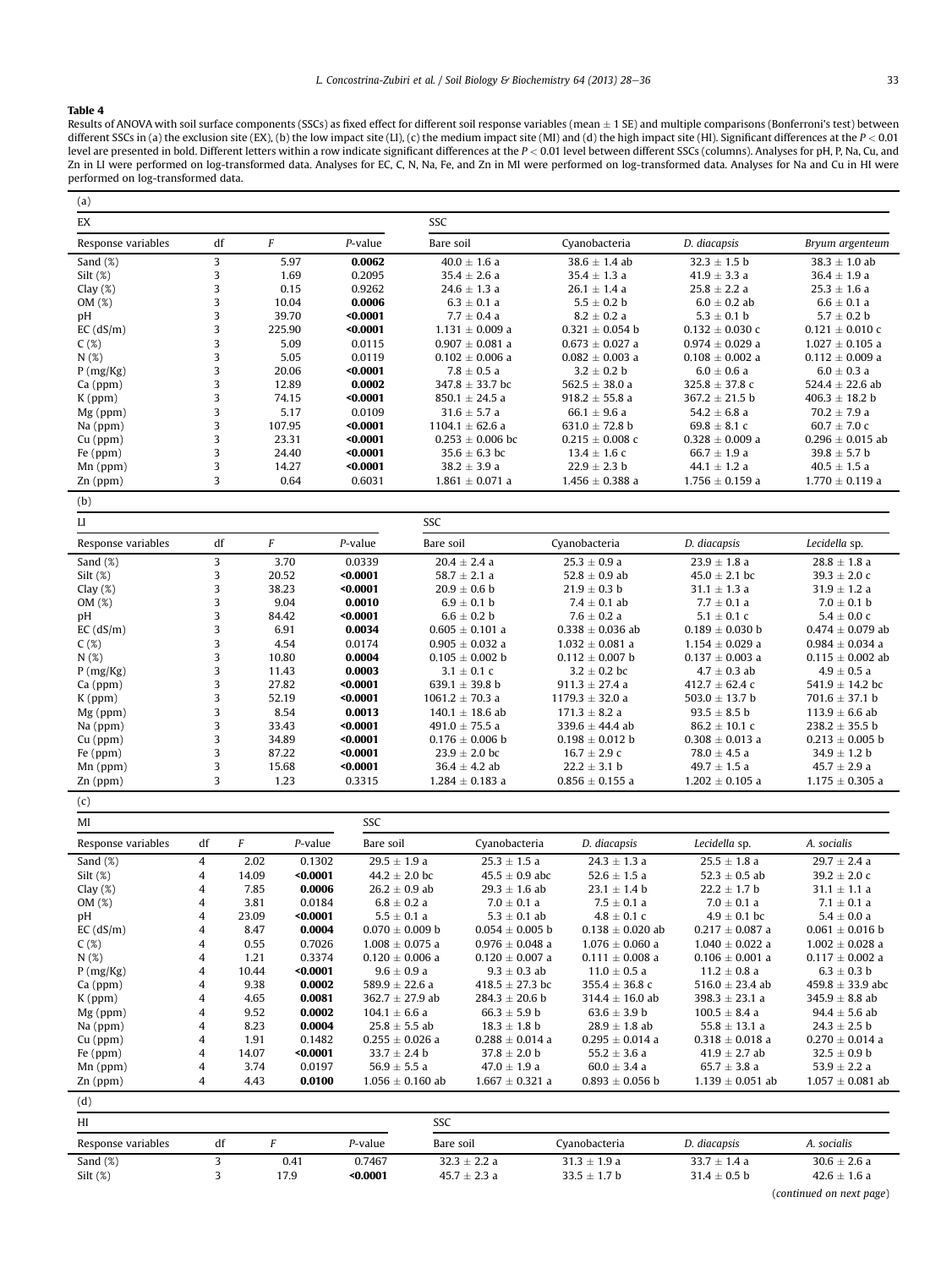$\sim$ 

<span id="page-6-0"></span>

|  | Table 4 (continued) |  |
|--|---------------------|--|
|--|---------------------|--|

| (a)                |    |       |          |                     |                      |                     |                      |  |
|--------------------|----|-------|----------|---------------------|----------------------|---------------------|----------------------|--|
| HI                 |    |       |          | SSC                 |                      |                     |                      |  |
| Response variables | df | F     | P-value  | Bare soil           | Cyanobacteria        | D. diacapsis        | A. socialis          |  |
| Clay $(\%)$        | 3  | 17.2  | $0.0001$ | $22 + 1.2c$         | $35.2 + 1 a$         | $34.9 \pm 1.3$ ab   | $26.8 \pm 2.3$ bc    |  |
| OM(%)              |    | 3.81  | 0.0309   | $7 \pm 0.2$ a       | $6.3 \pm 0.2$ a      | $6.4 \pm 0.1 a$     | $6.7 \pm 0.2$ a      |  |
| рH                 |    | 33.38 | $0.0001$ | $5.5 \pm 0 a$       | $5.5 \pm 0.1$ a      | $4.6 \pm 0.1$ b     | $5.6 \pm 0.1 a$      |  |
| $EC$ (dS/m)        |    | 5.63  | 0.0079   | $0.046 \pm 0.002$ a | $0.087 \pm 0.02$ a   | $0.092 \pm 0.013$ a | $0.052 \pm 0.003$ a  |  |
| C(%)               |    | 8.64  | 0.0012   | $0.645 \pm 0.019$ b | $0.689 + 0.028$ b    | $0.865 + 0.051$ a   | $0.764 \pm 0.025$ ab |  |
| N(%)               |    | 10.22 | 0.0005   | $0.07 \pm 0.002$ b  | $0.078 \pm 0.003$ ab | $0.093 \pm 0.005$ a | $0.081 \pm 0.002$ ab |  |
| P(mg/Kg)           |    | 18.28 | $0.0001$ | $10.4 + 0.5$ ab     | $8.2 + 1$ bc         | $13.6 \pm 0.8$ a    | $5.8 \pm 0.7$ c      |  |
| Ca (ppm)           |    | 20.33 | $0.0001$ | $480.9 + 18.1 a$    | $502.5 + 45.4$ a     | $219.1 + 12.1 h$    | $422.5 + 27.5$ a     |  |
| K(ppm)             |    | 12.31 | 0.0002   | $275 + 8.3 h$       | $343.9 + 12.8$ a     | $302 + 9$ ab        | $351 \pm 10.2$ a     |  |
| $Mg$ (ppm)         |    | 11.54 | 0.0003   | $79.8 \pm 3.4$ a    | $87.7 + 9.5$ a       | $42.3 + 2.8 h$      | $83.4 \pm 6.4 a$     |  |
| $Na$ (ppm)         |    | 2.24  | 0.1233   | $1.3 \pm 1.8$ a     | $1.5 \pm 4.2$ a      | $1.3 \pm 2.6 a$     | $1.4 \pm 1.9 a$      |  |
| $Cu$ (ppm)         | 3  | 27.78 | $0.0001$ | $0.155 + 0.003$ b   | $0.195 + 0.013$ b    | $0.279 + 0.015$ a   | $0.187 \pm 0.007$ b  |  |
| Fe (ppm)           | 3  | 106   | $0.0001$ | $23.3 \pm 1.1$ b    | $28.7 \pm 1.6$ b     | $54.6 \pm 1.6$ a    | $27.5 \pm 1$ b       |  |
| $Mn$ (ppm)         | 3  | 3.71  | 0.0336   | $42.6 \pm 2.1$ a    | $47.9 \pm 1.1$ a     | $40.6 \pm 1.9 a$    | $45.2 \pm 1.3$ a     |  |
| $Zn$ (ppm)         | 3  | 7.9   | 0.0019   | $0.27 \pm 0.037$ b  | $0.544 \pm 0.062$ a  | $0.574 \pm 0.056$ a | $0.403 \pm 0.04$ ab  |  |

([Jimenez Aguilar et al., 2009](#page-8-0)). The retention of fine, nutrient rich particles and the secretion of organic acids by D. diacapsis may explain the lower pH values and an overall higher nutrient availability [\(Harper and Belnap, 2001;](#page-8-0) [Beraldi-Campesi et al., 2009\)](#page-8-0). Also, D. diacapsis seems to reduce phosphatase activity [\(Bowker](#page-8-0) [et al., 2011](#page-8-0)), which may lead to a higher soil P concentration associated with this species. The concentration of macronutrients was relatively low in D. diacapsis microsites, particularly Ca, suggesting a high uptake rate of these nutrients. This may be related to the fact that this species is covered by a thick layer of pruina (calcium oxalate) previously identified as a protective mechanism against the high solar radiation [\(Magnusson, 1929](#page-8-0)) characteristic of open interspaces in drylands. Hence, the Ca uptake by D. diacapsis for pruina production may exceed Ca retention, leading to a decline in cation concentration and consequently reduced pH and CEC under D. diacapsis compared to bare soil and cyanobacteria microsites. Furthermore, soil of D. diacapsis presented higher concentration of Cu in continuously grazed sites (LI, HI), and a consistent increase in Fe concentration along the disturbance gradient compared with bare soil. Lecidella sp. showed similar effects on soil properties as D. diacapsis (higher percentage of fine fraction, lower pH, higher P concentration and lower macronutrient concentration) in the low impact site. Our results showed no effect

#### Table 5

Summary of ANOVA for Diploschistes diacapsis effect (RII index) with site (Exclusion, Low, Medium, and High impact) as fixed factor for different response variables (soil properties). Significant differences at the  $P < 0.01$  level are presented in bold.

| Response variables | df | Mean square | F      | P-value  |
|--------------------|----|-------------|--------|----------|
| Sand $(\%)$        | 3  | 0.13        | 9.63   | 0.0005   |
| Silt(X)            | 3  | 0.30        | 25.47  | $0.0001$ |
| Clay $(\%)$        | 3  | 0.29        | 26.00  | 0.0005   |
| OM(%)              | 3  | 0.04        | 24.86  | $0.0001$ |
| рH                 | 3  | 0.04        | 52.12  | 0.0004   |
| $EC$ (dS/m)        | 3  | 4.77        | 30.75  | $0.0001$ |
| C(%)               | 3  | 0.05        | 6.61   | 0.0187   |
| N(%)               | 3  | 0.11        | 14.95  | $0.0001$ |
| P(mg/Kg)           | 3  | 0.32        | 15.40  | 0.0013   |
| Ca (ppm)           | 3  | 0.29        | 6.29   | 0.0008   |
| K(ppm)             | 3  | 0.70        | 107.73 | $0.0001$ |
| $Mg$ (ppm)         | 3  | 1.02        | 23.55  | 0.0002   |
| Na (ppm)           | 3  | 3.45        | 78.51  | $0.0001$ |
| Cu (ppm)           | 3  | 0.21        | 12.22  | 0.0003   |
| Fe (ppm)           | 3  | 0.23        | 38.54  | 0.0039   |
| $Mn$ (ppm)         | 3  | 0.09        | 15.01  | 0.1505   |
| Zn (ppm)           | 3  | 0.66        | 25.09  | $0.0001$ |

of D. diacapsis on Mn concentration and a negative effect on Zn concentration. On the contrary, a previous study developed in a dryland ecosystem where grazing never occurred or occurred prior to a long resting period, found a positive correlation between two lichen species (Collema tenax and Collema coccophorum) and greater availability of both Mn and Zn ([Bowker et al., 2005\)](#page-8-0). The authors suggest that the greater availability of these nutrients may be due to the lichen effects on topsoil properties ([Bowker et al.,](#page-8-0) [2005](#page-8-0)), and this may enhance nutrient uptake in vascular plants ([Harper and Belnap, 2001](#page-8-0)).

## 4.3. Grazing impact on BSC effects

Our results also indicate that with increasing grazing impact, SSC effects on microsite differentiation dilutes. This suggests that increasing grazing pressure reduces BSC specific effects on soil heterogeneity. The majority of changes in soil properties associated with cyanobacteria crust (organic matter, nutrient concentration) and Lecidella sp. (soil texture, nutrient concentration) disappear when grazing impact increased. Also, we observed a change in the nature and magnitude of RII associated with D. diacapsis along the perturbation gradient. The negative value of RII for pH decreased with grazing intensity, which may be due to a reduction in acid production by D. diacapsis. These changes in SSCs soil properties may be due to the potential damage exerted by mechanical impact on biological SSC structure and function, diminishing their speciesspecific effects. For instance, it has been observed that mechanical impact other than grazing decreases photosynthetic activity and nitrogen inputs in crusts [\(Belnap et al., 1994](#page-8-0)). Similarly, heavy and continuous grazing may exert a potential damage in Zn uptake mechanism of D. diacapsis, leading to a change in RII index nature (from negative to positive). In contrast, the positive value of RII for Ca concentration increased with grazing intensity. This may be due to an increase in solar radiation (reduced plant cover) which requires a higher pruina production by *D. diacapsis*. Overall, D. diacapsis maintained a relatively similar effect on soil properties throughout the disturbance gradient. The positive effect of D. diacapsis exerted on physico-chemical properties related to soil fertility is particularly noteworthy under the continuous grazing regime, suggesting that this species may have stronger effects on soil properties and may be more resistant to trampling than other BSCs. These results highlight the important ecological role of this species in semiarid grasslands where overgrazing threatens soil stability and fertility.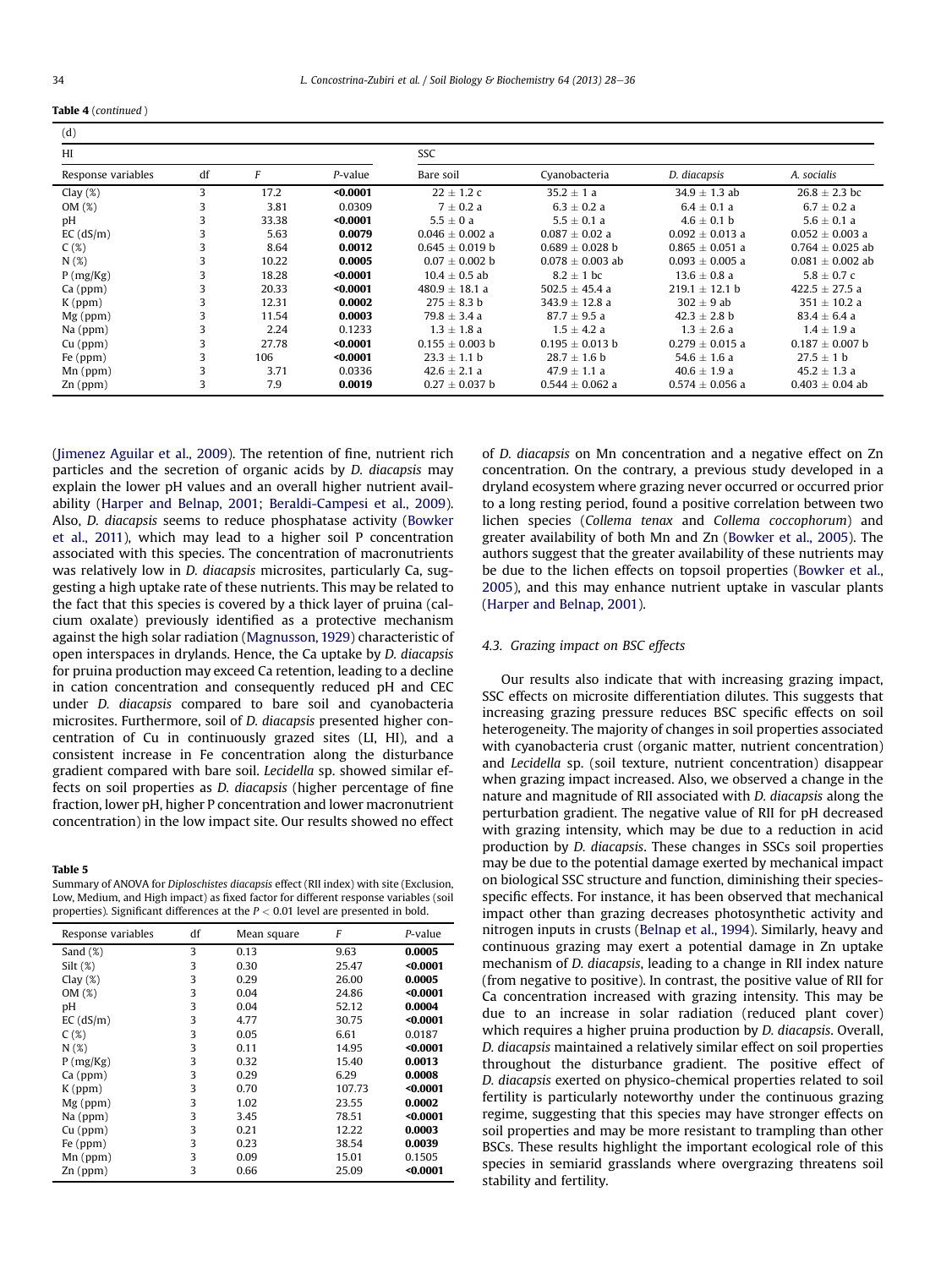<span id="page-7-0"></span>

Fig. 2. Mean ( $\pm 1$  SE) of RII index for (a) soil texture (sand, silt and clay content), (b) OM, pH and EC, (c) C, N and P, (d) macronutrients (Ca, K, Mg, Na) and micronutrients (Cu, Fe, Mn, Zn). Different letters above/below bars indicate significant differences for RII index across sites at the  $P < 0.01$  level.

### 5. Conclusions

Our study is one of the first to demonstrate quantitatively that BSC components contribute to soil heterogeneity at the species level in the vegetation free interspaces in the semiarid grassland ecosystem of Central Mexico. It provides new insights into speciesspecific effects on soil physico-chemical characteristics and their potential functional role on ecosystem processes. In particular, our study confirms the differential ecological/functional role of cyanobacteria, soil lichen and mosses in contributing to small-scale soil heterogeneity. By comparing physical and chemical properties in soil associated with different BSC species and the most conspicuous group and those found in bare soil, we could demonstrate that BSC presence is responding to and/or influencing local soil physical and chemical characteristics at a small spatial scale and at the species level. Also, by setting up the study along a grazing gradient including a long-term grazing exclosure, and seasonal and continuous, moderate and heavy grazing regimes, we could assess and separate different BSC patterns related to soil texture, chemical properties and soil nutrient concentrations.

In summary, BSCs contributed greatly to soil heterogeneity in this grassland ecosystem, both from a microsite perspective and in relation to particular soil properties; and heavy grazing pressure may alter this natural pattern. The contribution of BSCs to soil heterogeneity may be comparable to that provided by vascular vegetation in drylands ecosystems, yet at a smaller scale. This soil heterogeneity associated to BSC components includes a wide variety of soil properties in terms of physico-chemical microsites, not only relevant for vascular plants ([Garcia-Palacios et al., 2011\)](#page-8-0) but also for other communities of soil organisms [\(Ettema and Wardle,](#page-8-0) [2002\)](#page-8-0). A multi-scale approach is needed for understanding both the spatiotemporal dynamics of soil heterogeneity and the complex relations and interactions between biotic and abiotic factors explaining this heterogeneity and its role in dryland ecosystem functioning ([Maestre et al., 2005](#page-8-0)).

## Acknowledgements

Special thanks to the ejido Vaquerías, Jalisco, Mexico in particular to Don Patricio for allowing us to conduct this research on their land. We are grateful to the logistic support and stimulating discussions on grazing systems provided by Dr. Miguel Luna Luna, Director of the Sitio Experimental Vaquerías of INIFAP in Jalisco. We thank Juan Antonio Reyes Agüero and Jayne Belnap for helpful comments on earlier drafts of the manuscript. We thank Juan Pablo Rodas Ortiz, Dulce Partida Gutiérrez, Rebeca Pérez Rodríguez, María del Carmen Barrios Maldonado of the Laboratory of Ecología y Cambio Ambiental Global and Laboratorio Nacional de Biotecnología Agrícola, Médica y Ambiental (LANBAMA) of IPICYT for their valuable technical assistance. LCZ was supported by a fellowship from the Spanish Ministry of Foreign Affairs (MAEC) and the Spanish Agency for International Development Cooperation (AECID). EHS thanks SEMARNAT project 23721 and SEP CONACYT (CB 132649) for research funds.

## References

- Aguado, A., 1993. Efecto de factores ambientales sobre la dinámica vegetacional en pastizales de los Llanos de Ojuelos, Jalisco: un enfoque multivariable. Master thesis. Colegio de Posgraduados, Montecillo.
- Aguado-Santacruz, G.A., Garcia-Moya, E., 1998. Environmental factors and community dynamics at the southernmost part of the North American Graminetum e I. On the contribution of climatic factors to temporal variation in species composition. Plant Ecology 135, 13-29
- Armas, C., Ordiales, R., Pugnaire, F.I., 2004. Measuring plant interactions: a new comparative index. Ecology 85, 2682-2686
- Bamforth, S.S., 2004. Water film fauna of microbiotic crusts of a warm desert. Journal of Arid Environments 56, 413-423.
- Barger, N.N., Herrick, J.E., Van Zee, J., Belnap, J., 2006. Impacts of biological soil crust disturbance and composition on C and N loss from water erosion. Biogeochemistry 77, 247-263.
- Belnap, J., 2003. The world at your feet: desert biological soil crusts. Frontiers in Ecology and the Environment 1,  $181-189$ .
- Belnap, J., 2006. The potential roles of biological soil crusts in dryland hydrologic cycles. Hydrological Processes 20, 3159-3178.